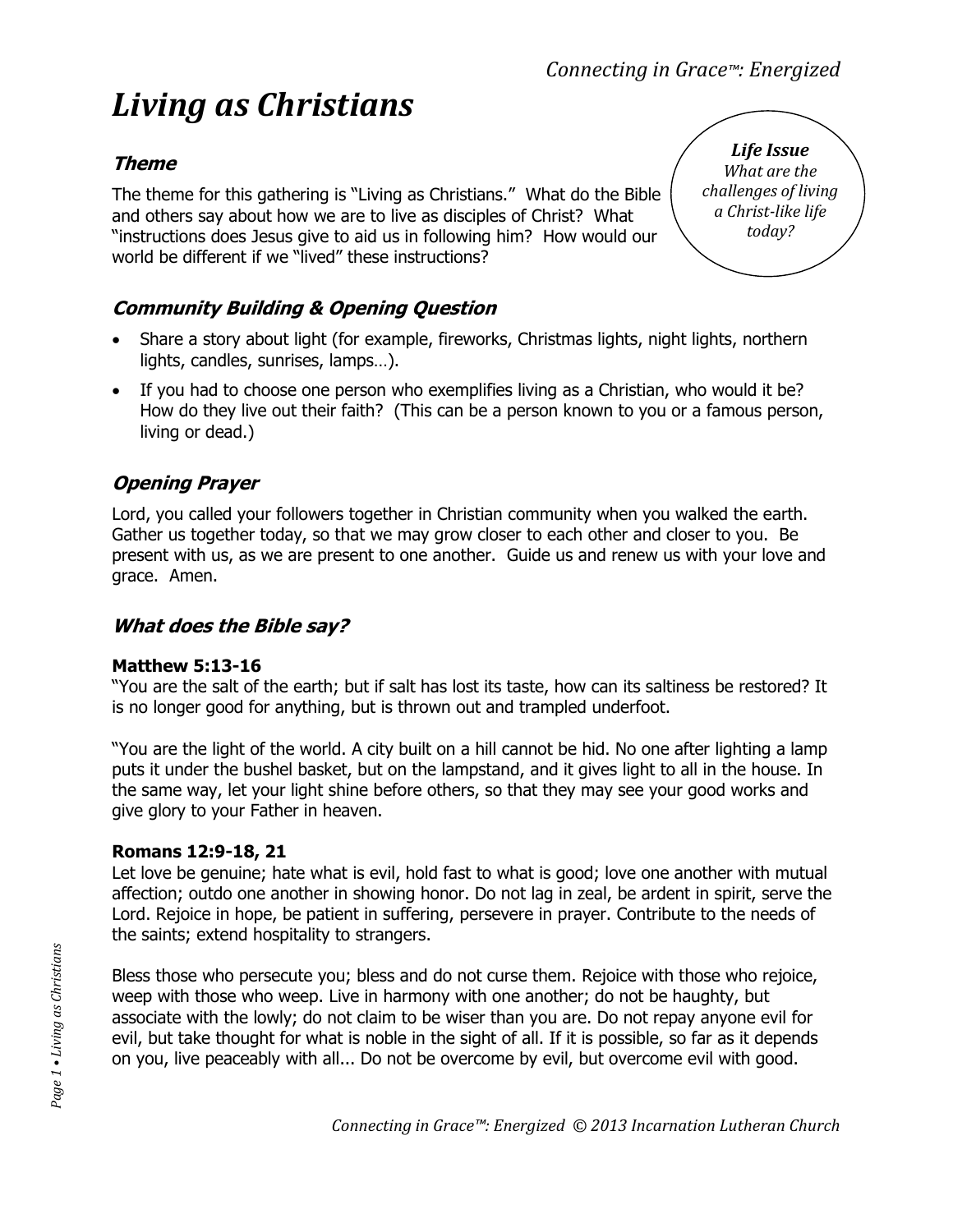#### **What do others say?**

Bland, tasteless, boring. Icy, slippery, dangerous. Imagine a world without salt. Dark, colorless, directionless. Imagine a world without light.

"You are the salt of the earth." "You are the light of the world." Those are two awesome pictures from Jesus of what our lives as Christians are to be about. Imagine a world without salt. Imagine a world without light. Imagine a world without you.

Notice that Jesus doesn't say: "You and I can be the salt of the earth if we choose to be or if we feel like getting around to it." Jesus knows the transforming gift of God's grace in our lives. Through grace we can be what Jesus says we are meant to be. We are the salt of the earth; we are the light of the world. If there is to be any salt spread around the world, if there is any seasoning added to the world, if there is any ice melting in the world, it's up to us as Christians to be doing it. If there is going to be any light in the world, if there is going to be any illumination of how to live life with meaning, purpose, and direction, it's up to us to be that light. That's an awesome responsibility. That's an awesome privilege.

Part of our problem in reading these verses is that we are so used to having salt in abundance that we don't realize how valuable it was to people back in Jesus' time. Then, salt could be used as wages instead of coins. Salt was a preservative. Before refrigeration salted foods were needed for survival when fresh goods became scarce. Salt was used as a disinfectant to keep people healthy. Salt was used as a fertilizer to make the earth more productive. You didn't just walk into your local grocery store and pick up a box of salt for 39 cents. It had immense value. When people were told they were like salt they understood that they were very important to Jesus.

The people listening to Jesus also understood that salt needed to be spread around in order to be effective. Salt stored up in a pile wasn't useful to preserve, fertilize, give flavor, or even to melt ice. Salt must be sprinkled around to make a difference. As a picture of how to live, the use of "salt" by Jesus let people know that he expected his followers to get out in the world around them and scatter themselves about, to make the world different, to give life to others. As salt of the earth, Jesus says it is our job to work in the world, making it different than it would be without us. We are to scatter ourselves around and give life. We are to melt the ice of the world, the ice that makes the world a cold place for too many people to live in. A world that tells too many people they are not worth much, that lets people be lonely, that lets people suffer, that tells people they should fend for themselves, that tells people there is no way that the God of the universe could love them or care about them.

A world without salt, without light, will never understand what the Apostle Paul calls the marks of a true Christian in Romans 12. Rejoice in hope, be patient in suffering… extend hospitality to strangers… bless those who persecute you… do not repay evil with evil… if your enemies are hungry, feed them… overcome evil with good. Those are salty words. Those are actions that can shine light on a world that desperately needs it.

Salt does not exist for itself, nor do we. Jesus says our lives need to be turned outward to the world, not inward to ourselves. We are to make the world different. Imagine a world without salt. Imagine a world without light. Imagine a world without you.